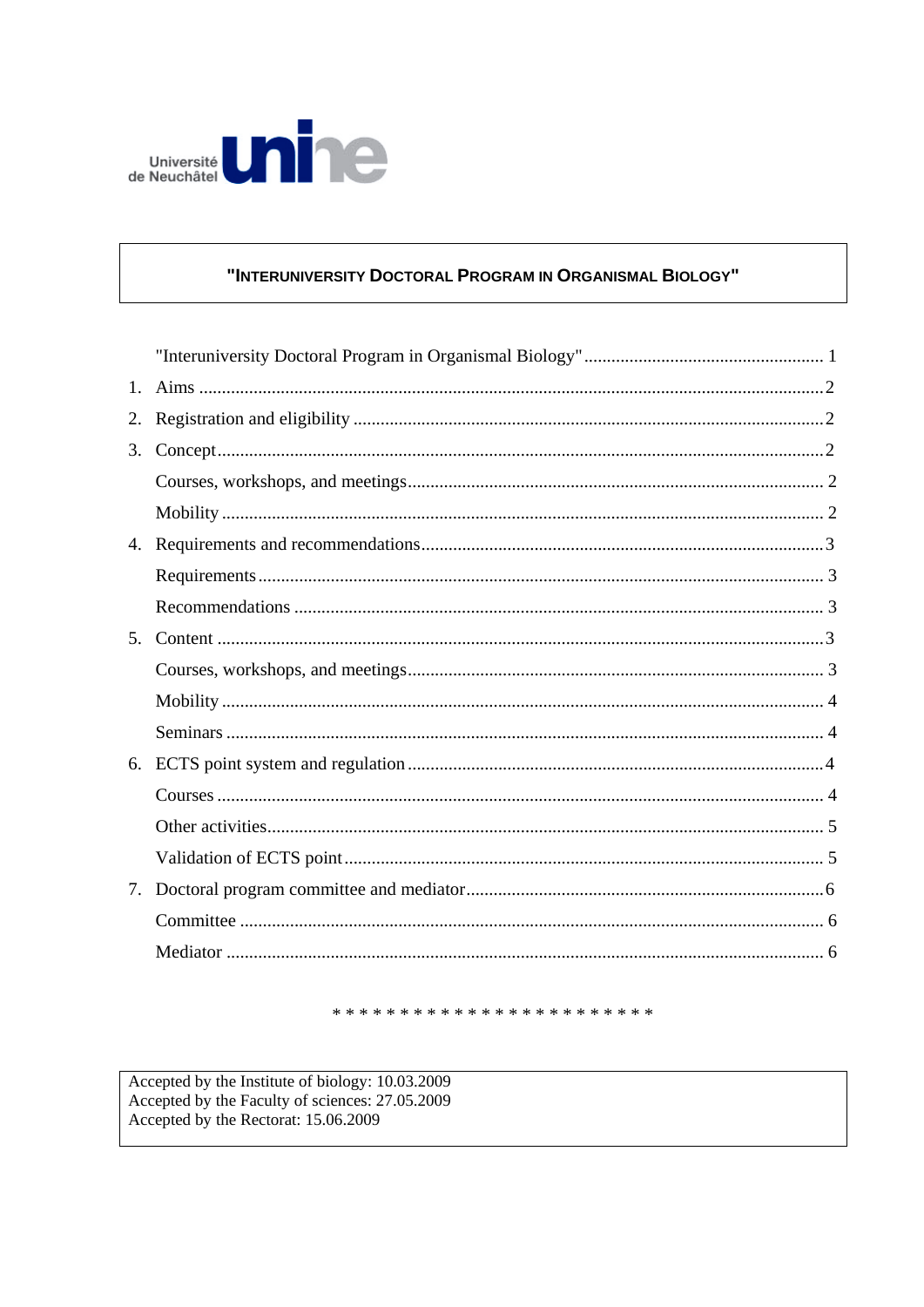# **1. AIMS**

The doctoral program aims to foster scientific quality and creativity and offers doctoral students a variety of courses and activities that will promote their general ability to deal with challenges in contemporary academic, administrative, and commercial environments.

# **2. REGISTRATION AND ELIGIBILITY**

All Ph.D. students of the Institute of biology are expected to register in the program and will thereby commit to the requirements outlined in these guidelines.

The doctoral program is also officially offered as part of the academic collaboration between the Universities of Neuchâtel, Lausanne, and Genève (AZUR), Bern and Fribourg (BENEFRI) and as such is recognised by the CUSO. The Ph.D. students from those universities can also register to participate in the program.

Post-docs and students that are not registered are welcome to take part in the doctoral program activities if space is available. Priority will be given to registered students.

# **3. CONCEPT**

A broadly based schooling and intensive interactions among research groups are the fundamental elements of the doctoral program. The main objective is that students will acquire high standard academic competence as well as skills that are easily transferable to non-academic environments. Therefore the academic program that is offered goes beyond the specific aspects of the individual research projects. This will be accomplished by:

#### **COURSES, WORKSHOPS, AND MEETINGS**

Each academic year a minimum of 6 courses will be given on subjects that broaden the knowledge and skills of the participants in various fields.

- Special workshops will be organised during which experts in a particular area of research will be invited to give lectures and discuss with students.
- Attendance at national and international scientific meetings will be strongly encouraged. Students can apply for competitive grants offered by the program to attend such meetings.

### **MOBILITY**

Mobility will be promoted to expose students to different research environments and to prevent "inbreeding". This will be accomplished by:

- Encouraging and sponsoring students to visit and acquire research experience at other research groups.
- Offering doctoral students the opportunity to present their work at workshops and international congresses.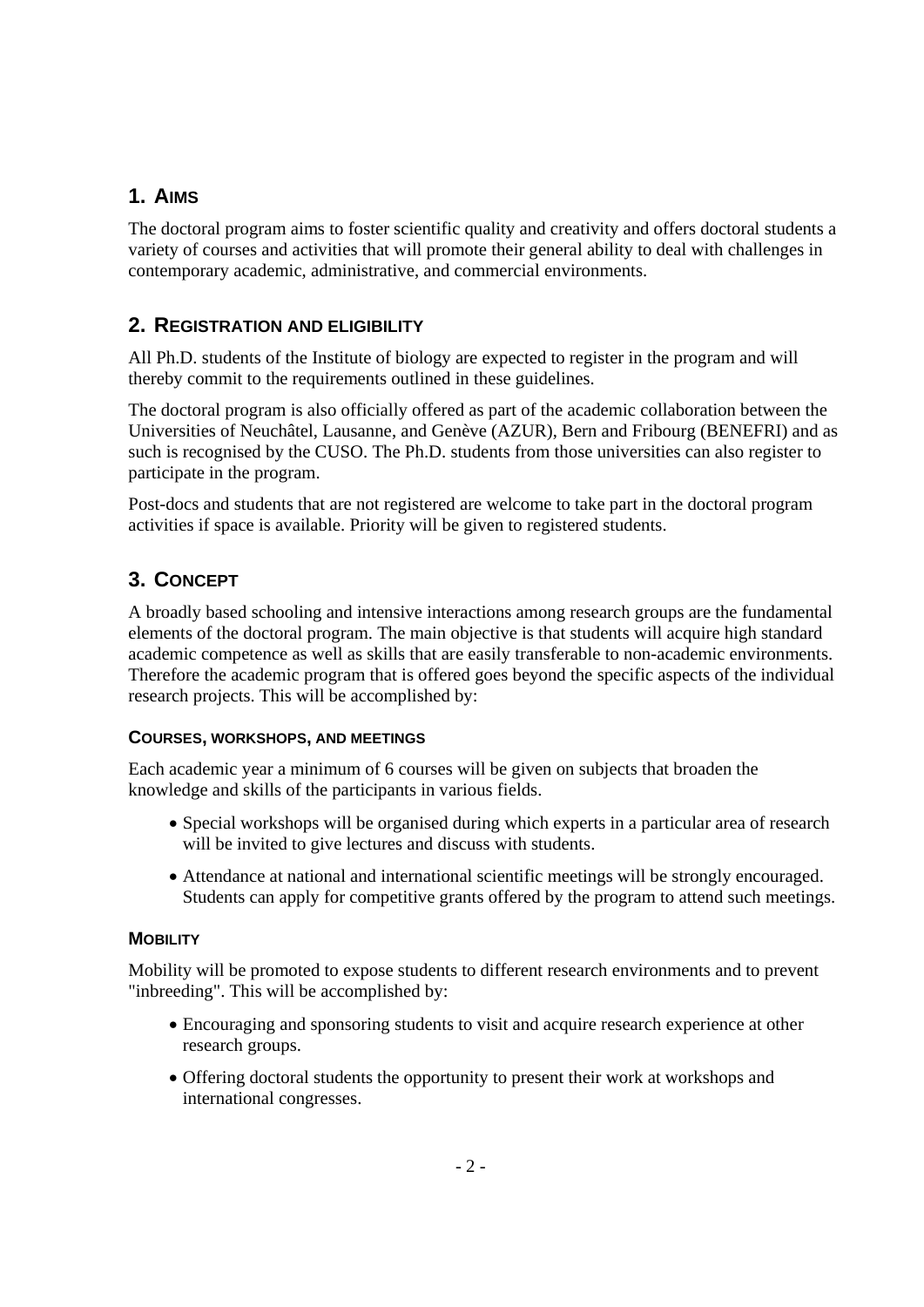### **4. REQUIREMENTS AND RECOMMENDATIONS**

#### **REQUIREMENTS**

- At least 12 ECTS points must be accumulated during the Ph.D. period (see point 6).
- Within the first 6 months the student provides a literature review and research plan in English to his/her thesis supervisor. The student and supervisor meet to discuss, adapt and approve the research plan. A copy of the research plan and confirmation of approval is sent to the education office.
- Yearly reports written by the student in English are submitted to the supervisor (see Art.9 of the *Règlement concernant le statut des assistants et des assistants étudiants de l'Université de Neuchâtel*). Not later than the end of the 2nd year, one such report is submitted to (an) external expert(s) who will participate in a meeting to discuss the report and advice on the progress of the project. The expert(s) will be selected by the doctoral student in consultation with the supervisor. Copies of the reports as well as a brief report of the mid-thesis meeting including the comments of the expert(s) are sent to the education office.
- Candidates must regularly participate in the courses, workshops, and graduate students meetings.

#### **RECOMMENDATIONS**

- Write the thesis in English.
- Two publications in refereed scientific journals.
- Contribution to local teaching, but not more than 20%.
- Organisation of and participation in weekly local seminars.
- Conduct part of the research at a collaborating laboratory.
- At least two presentations at international scientific meetings.

### **5. CONTENT**

#### **COURSES, WORKSHOPS, AND MEETINGS**

Courses and workshops

Each semester, the doctoral program office will organise selected courses and workshops on specific topics that will broaden the qualifications of the participants. **Courses** will familiarise the participants with specific **research tools** or have the objective of improving **communication skills**. For the **scientific workshops**, experts in a particular field of research will be invited to teach the fundamentals of their research areas.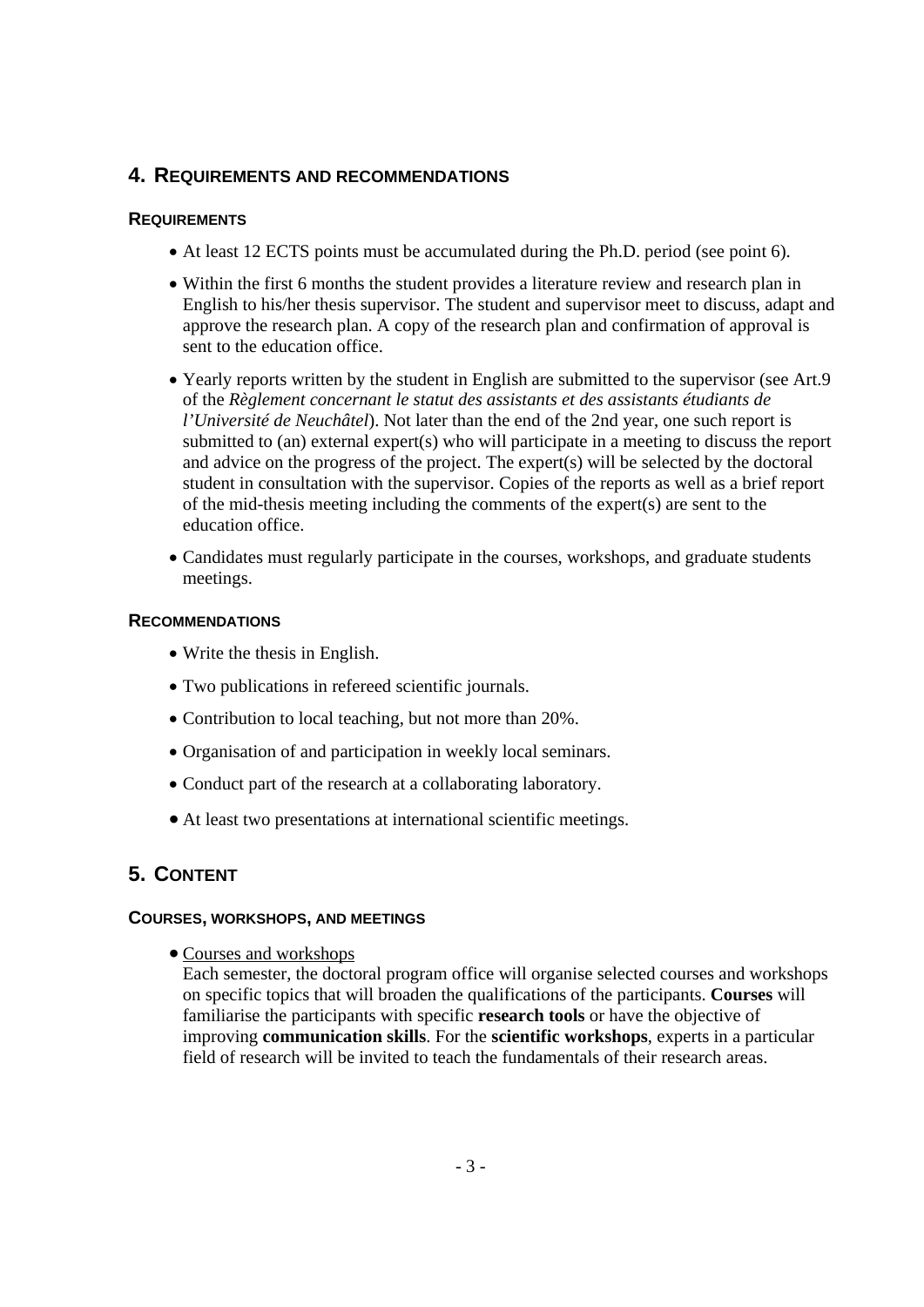#### Doctoral program meetings

Every year the participants within the program will organise a daylong meeting during which they will have the opportunity to present their work to each other. For this meeting they will be provided funds to invite one or two top scientists to give lectures. The meetings will provide opportunities to discuss ongoing work and to obtain feedback from colleagues.

#### **MOBILITY**

Students are encouraged to spend at least 1 month at a collaborating or partner laboratory. These visits will serve to broaden expertise, learn new techniques and conduct experiments relevant to the thesis that cannot be done in the home laboratory. To facilitate such visits the students can apply for mobility grants offered by the program.

#### **SEMINARS**

Weekly seminars

Students are expected to organise and attend seminars. These can be informal and the format of the seminars is left to the creativity of the organisers. It is also highly recommended that literature discussion groups be formed.

Guest seminars

Upon requests by doctoral program members, guest seminars can be organised.

### **6. ECTS POINT SYSTEM AND REGULATION**

- To ensure the active participation of doctoral students in the doctoral program an ECTS point system has been developed that is compatible with other such programs in Switzerland.
- Ph.D. students that officially register are required to obtain a total of 12 ECTS over the period of their thesis (3-4 years).
- ECTS can be obtained by actively participating in courses and workshops that are listed on the "*Interuniversity doctoral program in organismal biology"* website (minimum of 8 ECTS) and equivalent courses offered in other places. Additional ECTS can be obtained with presentations at international scientific conferences and with activities dedicated to the public understanding of science.

#### **COURSES**

Three types of courses will be offered:

- communication skills (effective public speaking, interview techniques, etc.)
- research tools (data mining, statistics, molecular techniques, etc.)
- scientific workshops

To ensure a broadly based graduate education a minimum of 2 ECTS will have to be acquired in each type of course.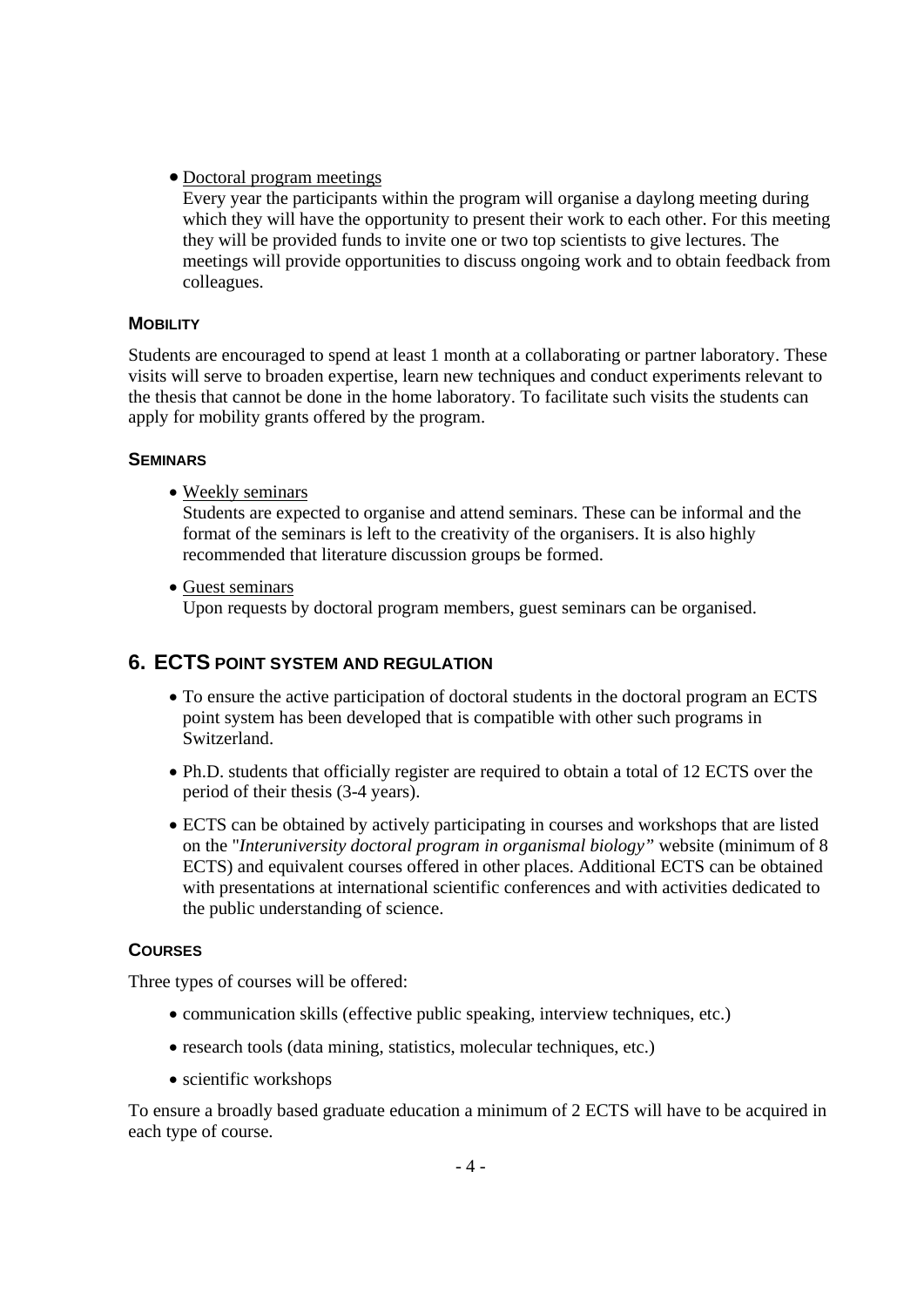#### **OTHER ACTIVITIES**

Additional ECTS can be obtained with:

- Oral (1 ECTS) or poster (0.5 ECTS) presentations at international meetings.
- Courses offered by others. Approval will have to be requested through the coordinator of the program.

The following scheme summarises how the ECTS requirements are sub-divided:

| minimum 12 ECTS during Ph.D.* |                                             |                 |  |               |  |  |  |
|-------------------------------|---------------------------------------------|-----------------|--|---------------|--|--|--|
|                               | min. 8 ECTS within the doctoral programme** | + ECTS external |  |               |  |  |  |
|                               |                                             |                 |  |               |  |  |  |
| 2 communic.                   | 2 tools                                     | 2 scientific    |  | 6 free choice |  |  |  |

\* If the Ph.D. thesis is finished in less than three years, proportionally fewer ECTS points must be collected.

\*\* For students that also participate in another officially recognised doctoral program, the minimum requirement is reduced to 6 ECTS.

#### **VALIDATION OF ECTS POINT**

The ECTS assigned to the courses are based on the equivalent of 1 hour per week over 1 full semester per ECTS. The ECTS will also be given for preparation time and will be adjusted according to the level of the course. Ph.D. student's participation in a course may be validated in the form of an exam, exercises, and/or presentations. Problem solving approach will be encouraged in the validation procedure. For courses and other events without such validations a one page written report needs to be submitted.

Exceptions and changes to the requirements can be requested (with good argumentation) from the head of the doctoral program committee.